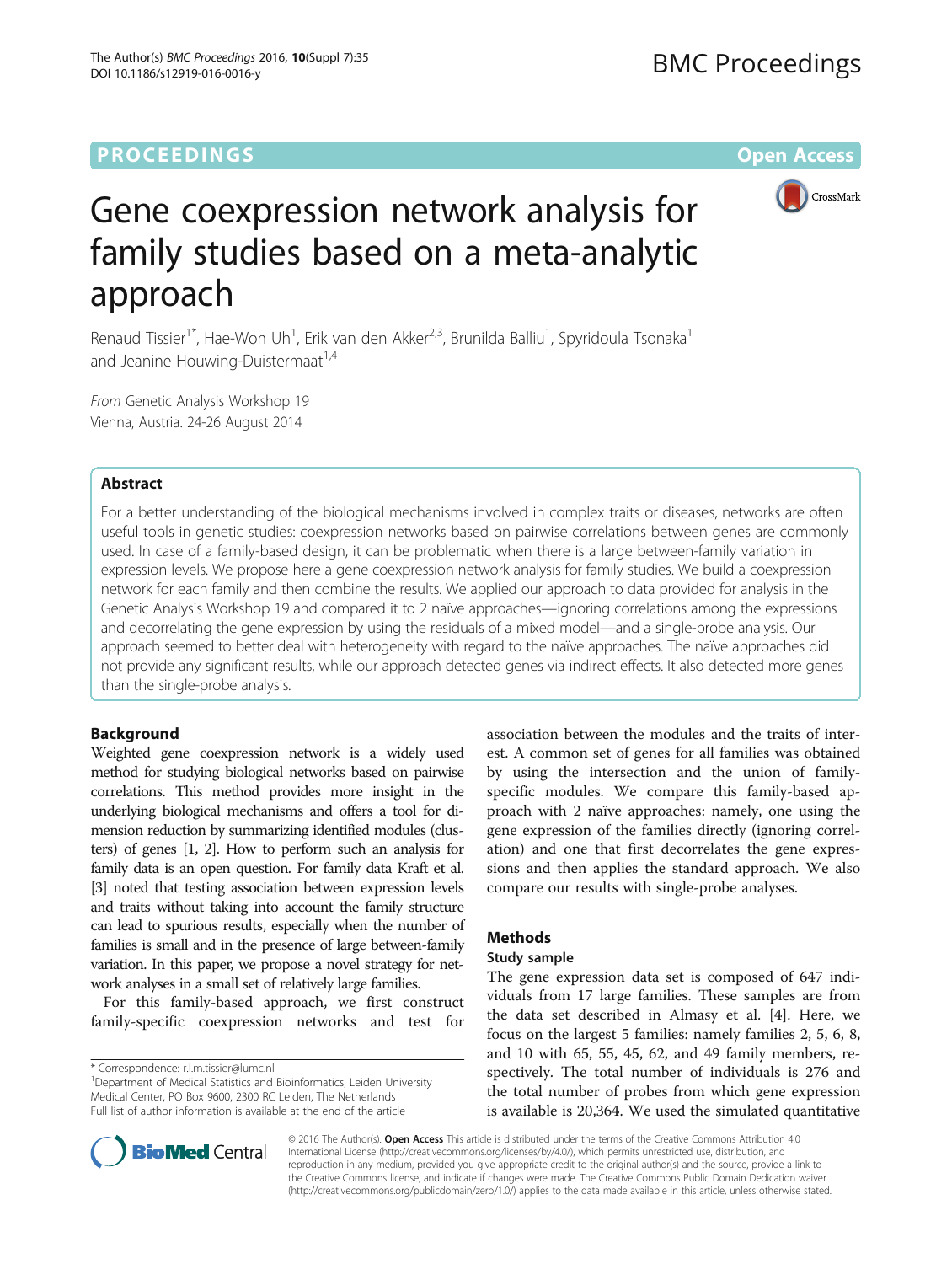phenotypes systolic blood pressure (SBP) and the phenotype Q1 at time point 1 as outcome variables. The simulation model of SBP comprises 15 genes and that of Q1 does not contain any of these genes. SBP, Q1, and all probes were corrected for age and sex by regressing out covariates and using residuals.

To decorrelate the gene expressions, we fitted for each probe a linear mixed model:  $X_{ii} = \mu + u_{ii} + v_i + \varepsilon_{ii}$ with  $X_{ii}$  the value of the probe for the individual j in family i,  $u_{ii}$  a normally distributed random genetic effect:  $u_{ij} \sim N(0, S)$  where  $S = 2 * K * s_{\varrho}$  with K kinship matrix and  $s_{\sigma}$  genetic variance,  $v_i$  a normally distributed random effect representing shared environmental effects, and  $\varepsilon_{ii}$  a normally distributed residual. To obtain the residuals  $X_{ij}^*$  of this model, we used the func-<br>tion *luvekin* which fits linear mixed models with tion lmekin, which fits linear mixed models with specific structure of the variance-covariance matrix from the package coxme [[5\]](#page-4-0) in R.

## Single-probe analysis

For the single-probe analysis the following mixed model was used:

$$
Y_{ij} = \mu + u_{ij} + v_i + \beta X_{ij} + \varepsilon_{ij}
$$
 (1)

with  $Y_{ii}$  the value of SBP or Q1 and  $X_{ii}$  the value of the probe for individual  $j$  of family  $i$ . The random effects  $u_{ij}$ ,  $v_i$  and  $\varepsilon_{ij}$  are the genetic effect, the shared environmental effect and residuals respectively. The parameter β represents the effect of the probe on the outcome variable.

# Network constructions

Coexpression networks were built on the data set without correction for family structure based on  $X_{ii}$  (naïve approach), the data set adjusted for family structure based on  $X_{ij}^*$  (naïve decorrelated approach), and on the data sets from the 5 families separately data sets from the 5 families separately.

We used signed coexpression networks. The adjacency matrix  $A = [a_{lk}]$  of each network was computed as follows:  $a_{lk} = [0.5 + 0.5 \times cor(x_l, x_k)]^{\gamma}$ , with  $cor(x_l, x_k)$ <br>the correlation between x, the values vector of probe the correlation between  $x_l$  the values vector of probe l and  $x_k$  the values vector of probe k. The parameter  $\gamma$  is acting as a soft threshold in the adjacency matrix, when we increase the value  $\gamma$  the coefficient of the adjacency matrix will tend toward zero except for values really close to 1. We used the biweight midcorrelation based on the median, which is more robust than the Pearson correlation. The co-expression networks were constructed with the R package WGCNA (weighted gene correlation network analysis) [[6\]](#page-4-0). For each obtained module, the first principal component (eigengene) was computed.

## Phenotype analysis

From all modules and all families, the following models were fitted:

$$
Y_j = \mu + u_j + \beta eigengene_j^k + \varepsilon_j \tag{2}
$$

where  $Y_i$  is the outcome,  $u_i$  the random genetic effect, and eigengene<sup>k</sup> the value of the eigengene of module k<br>of family member i. Let  $F^M$  to  $F^M$ , be the most sigof family member *j*. Let  $E_{T2}^{M}$  to  $E_{T10}^{M}$  be the most sig-<br>nificant eigenvalues of the family specific networks nificant eigenvalues of the family specific networks  $(N_{F2}$  to  $N_{F10}$ ) and let  $E_T^M$  be the most significant<br>eigenvalue of these 5 eigenvalues and  $M^M$  be the sex eigenvalue of these 5 eigenvalues and  $M_f^M$  be the cor-<br>recoording module. Identify the modules of the responding module. Identify the modules of the family-specific networks, which have the highest overlap with  $M_f^M$  (denoted as  $M_{F2}^O$  to  $M_{F10}^O$ ). Next, 2 common sets<br>of gapes for all families were obtained by taking the interof genes for all families were obtained by taking the intersection  $(M_F = M_{F2}^O \cap M_{F5}^O \cap M_{F6}^O \cap M_{F8}^O \cap M_{F10}^O)$  and the union  $(M_F = M_{F2}^O \cup M_{F5}^O \cup M_{FG}^O \cup M_{F8}^O \cup M_{F10}^O)$  of the family<br>specific modules. The first principal components of the 2 specific modules. The first principal components of the 2 common sets were computed. The principal component that explained most of the variance of the corresponding set of genes was used as the eigengene  $E_F$  of the familybased approach.

The eigengenes of the naïve approach  $(E<sub>N</sub>)$ , the naïve approach after decorrelation  $(E_{ND})$ , and the family-based approach  $(E_F)$  are tested for association with the 2 phenotypes SBP and Q1. Here, the following mixed model was used:

$$
Y_{ij} = \mu + u_{ij} + v_i + \beta \text{eigengene}_{ij}^k + \varepsilon_{ij}
$$
 (3)

with  $Y_{ii}$  the phenotype value for individual j of family i and *eigengene*<sup>k</sup> the value of eigengene of module k of individual i of family i. And  $u_{xx}$  and supersection individual *j* of family *i*. And  $u_{ij}$ ,  $v_i$  and  $\varepsilon_{ij}$  are the genetic effect, the shared environmental effect and residuals, respectively. The parameter  $β$  represents the effect of the eigengene  $k$  on the outcome variable.

Finally, because spurious associations are especially expected in the presence of large between-family heterogeneity [[1\]](#page-4-0), we also performed a network analysis using the subset of 25 % most heritable probes when performing the network analysis ( $n = 4911$  probes with heritability between 0.33 and 0.88).

To test for significance we used a nominal alpha level of 0.05 and the Bonferroni correction was applied to take into account multiple testing.

# Results

#### Results obtained with all probes

For per family analysis, the module that showed the highest correlation with the SBP was the magenta module obtained in family 8 (M<sup>*M*3</sup>)</sub> (β = 2.52, *p* = 0.0011). M<sup>*M*<sub>*IS*</sub> comprises 710 genes. Table 1 gives for each family the</sup> comprises 710 genes. Table [1](#page-2-0) gives for each family the number of genes of the module with the highest overlap. The intersection and the union of these 5 family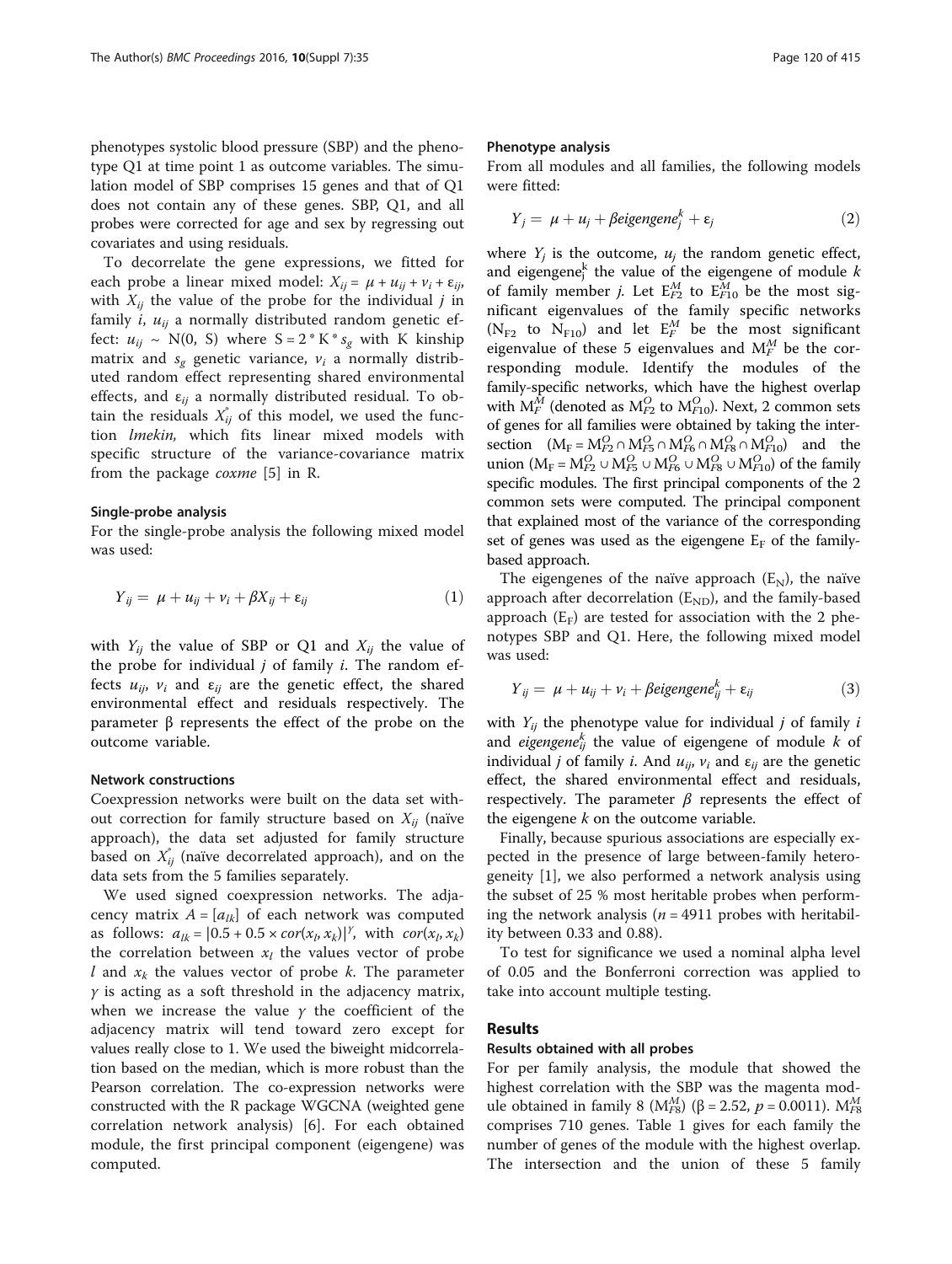<span id="page-2-0"></span>**Table 1** Module size of M $_{F2}^O$  to M $_{F10}^O$  and overlap size with M $_{F}^M$ in the all-probes analysis

|                                  |     | $M_{FS}^O$ | $M_{\text{FG}}^{\text{U}}$ | $M_{\text{FB}}^{\text{O}}$ | M <sup>O</sup> <sub>FIG</sub> |
|----------------------------------|-----|------------|----------------------------|----------------------------|-------------------------------|
| Module size                      | 446 | 694        | 499                        | 710                        | 446                           |
| Size of the overlap with $M_F^M$ | 187 | 308        | 240                        | 710                        | 372                           |

modules, comprises 62 and 1746 probes, respectively. The first principal component (eigengene) of the probes in the intersection set explained more than 50 % of the variance for each family, while for the union set the eigengene explained only between 23 % and 31 % of the variance of the expression levels. Therefore the eigengene of the intersection set was used as summary for the family approach  $(E_F)$ . In Table 2, for each family the effect of  $E_{Fi}$  on SBP ( $\beta$  of model (2)) is given. For families 2 and 8, the eigengenes ( $E_{F2}$  and  $E_{F8}$ ) were significantly associated with SBP.

When analyzing all families together, none of the approaches provided significant results. The joint analysis of the families using  $E_F$  as eigengene in model (3) did not provide a significant association SBP (β =  $-0.13$ ,  $p = 0.49$ ). For the naïve approach, the eigengene of the module magenta ( $E_N$ ) had the smallest p value ( $\beta = -3.21$ ,  $p = 0.01$ ). For the naïve approach using the decorrelated data set, the eigengene of the module grey60  $(E_{ND})$ had the smallest *p* value (β = -3.03, *p* = 0.0061). After multiple-testing correction (between 43 and 50 modules in each network) none of the results were significant. Finally the single-probe analysis preformed in the 5 families by using model (1) provided 1 significantly associated probe with SBP (CRIP2;  $\beta = -13.68$ ,  $p = 1.7e-06$ .

The intersection module of the family based approach did not contain any of the 15 genes used for the simulation. Also, the identified gene of the single-probe

Table 2 Parameter estimates of the association between eigengenes and Q1 and SBP

|                | All-probes              |                                                          | 25 % Most heritable probes |                     |  |  |
|----------------|-------------------------|----------------------------------------------------------|----------------------------|---------------------|--|--|
|                | <b>SBP</b>              | Q1                                                       | <b>SBP</b>                 | Q1                  |  |  |
| $E_{F2}$       | $-0.57(0.2)$ $(0.02)^d$ | $9.90(4.3)$ $(0.02)$                                     | $0.27(0.1)$ $(0.07)$       | $-1.62(1.0)$ (0.11) |  |  |
| $E_{FS}$       | $0.34(0.2)$ $(0.21)$    | 14.0(4.7) (3.3e-3)                                       | $0.18(0.2)$ $(0.41)$       | $-2.13(1.3)$ (0.11) |  |  |
| $E_{F6}$       | $0.08(0.3)$ $(0.78)$    | $8.90(3.7)$ $(0.02)$                                     | $0.66(0.3)$ $(0.01)^{d}$   | 2.49(0.9) (9.6e-3)  |  |  |
| $E_{FS}$       | $-0.62(0.3)$ $(0.04)^d$ | 10.47(4.2) (0.01)                                        | $0.07(0.2)$ $(0.68)$       | $2.47(1.0)$ (0.02)  |  |  |
| $E_{F10}$      | $0.14(0.3)$ $(0.67)$    | $7.55(4.5)$ $(0.09)$                                     | $0.02(0.2)$ $(0.91)$       | $-2.22(1.2)$ (0.06) |  |  |
| E <sub>F</sub> | $-0.13(0.2)$ (0.49)     |                                                          | $0.21(0.09)(0.02)^{a}$     |                     |  |  |
| $E_N$          | $-3.21(1.3)$ (0.01)     | $2.75(0.7)$ (5.6e-4) <sup>a</sup>                        | $1.93(0.8)$ $(0.01)$       | $-0.96(0.5)$ (0.06) |  |  |
| $E_{ND}$       |                         | $-3.03(1.1)$ (6.1e-3) $-1.41(0.4)$ (9.4e-4) <sup>a</sup> | 1.94(0.7) $(5e-3)^a$       | $-0.41(0.2)$ (0.06) |  |  |

In parentheses are standard errors and  $p$  values, respectively. For  $E_{F2}$  to  $E_{F10}$ model (2) was used; for  $E_F$ ,  $E_N$  and  $E_{ND}$  model (3) was used. For Q1 the association results for  $\mathsf{E}^\mathsf{M}_{\mathsf{F2}}$  to  $\mathsf{E}^\mathsf{M}_{\mathsf{F10}}$ 

<sup>a</sup> Denotes significant test after multiple testing corrections

analysis is not among these 15 genes. We hypothesized that correlation might exist between  $E_{F2}$ ,  $E_{F8}$ , and the gene expression of CRIP2 on one hand and the set of 15 genes on the other hand. Indeed,  $E_{F2}$  showed significant correlation with  $PSMD5$  ( $p = 0.004$ ) and GTF2IRD1  $(p = 0.007)$ , and  $E_{F8}$  showed significant correlation with *ZNF443* ( $p = 5e-05$ ), *PSMD5* ( $p = 3e-05$ ), and ABTB1 ( $p = 6e-05$ ). When the presence of these 15 genes in the modules was investigated, it appeared that they were in different modules (Table [3\)](#page-3-0). The gene CRIP2, which was significant in the single-probe analysis, showed significant correlation with the gene  $KRTAPI1-1 (p = 3.1e-03).$ 

# Analysis of Q1

The results of the analysis of Q1 are also given in Table 2. For the family approach, none of the modules obtained in family-specific network analysis was significantly associated with Q1 and no common set could be defined. In Table 2, the estimates of strongest associated modules  $E_T^M$  for each family are given. For the naïve<br>approach the module red  $(E_1)(B_2 275, n=0.00056)$ approach, the module red  $(E<sub>N</sub>)$  ( $\beta = 2.75$ ,  $p = 0.00056$ ) was significant and for the naïve approach using the decorrelated data the module green  $(E_{ND})$  ( $\beta = -1.41$ ,  $p = 0.00094$ ) was significantly associated with Q1.

# Results obtained with the 25 % most heritable probes

For the naïve and the family approaches, the results of the network-based analyses using only the gene expressions of the 25 % most heritable probes ( $n = 4911$  probes with heritability between 0.33 and 0.88) are also given in Table 2. None of the 15 genes used in the simulation model for SBP was among this set of most heritable probes. For Family 6 the  $E_{F6}$  was significantly associated with SBP ( $p = 0.01$ ). The association of  $E_F$  in the 5 families with SBP was also significant  $(p = 0.02)$ . For Q1, none of the approaches provided significant results. With regard to the single-probe analysis, no probe other than CRIP2 was significantly associated.

# **Discussion**

In this paper, we have proposed a novel strategy to perform a coexpression network analysis with family data: building a network for each of the large pedigrees and defining a common module by taking the intersection of family-specific modules. We compared our family-based approach with 2 naïve network approaches and a singleprobe analysis. All analyses were performed in a small set of 5 relatively large families. None of the 15 genes in the simulation model was identified in this small data set. However, the family-based approach identified significant associations between the eigengene and SBP in 2 families. This eigengene was significantly correlated with 4 of the 15 genes. When analyzing all families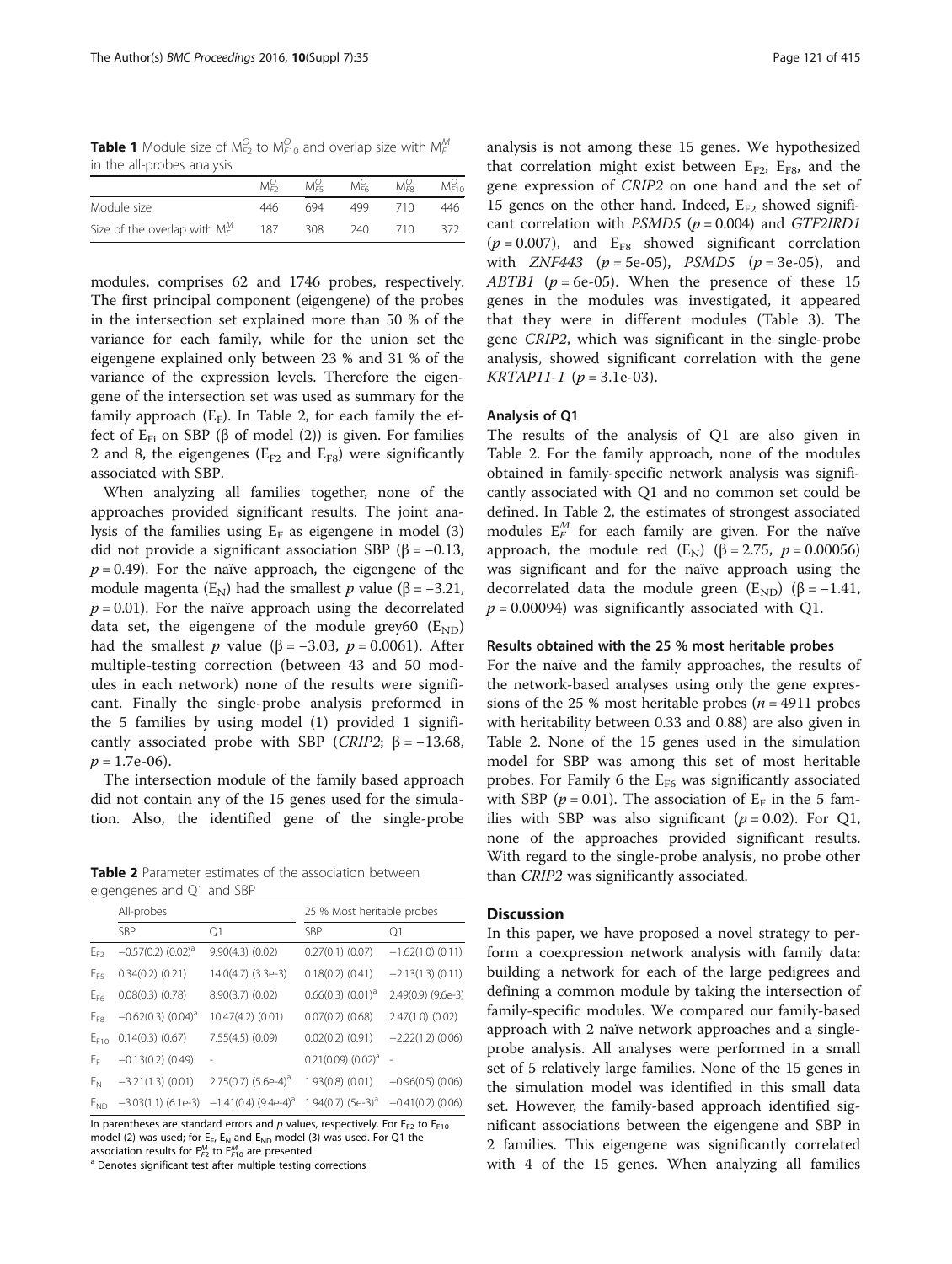|                              | $\mathsf{N}_{\mathsf{N}}$ | $\mathsf{N}_{\mathsf{ND}}$ | $N_{F2}$         | $\mathsf{N}_{\mathsf{F5}}$ | $\mathsf{N}_{\mathsf{F6}}$ | $\mathsf{N}_{\texttt{F8}}$ | $\mathsf{N}_{\texttt{F10}}$ |
|------------------------------|---------------------------|----------------------------|------------------|----------------------------|----------------------------|----------------------------|-----------------------------|
| MAP4                         | —                         |                            |                  |                            | -                          | $\overline{7}$             |                             |
| $\ensuremath{\mathit{NRF1}}$ |                           |                            |                  | $\mathbf 1$                |                            |                            |                             |
| $\tau_{NN}$                  | $11\,$                    |                            | 19               | 5                          | 14                         |                            |                             |
| LEPR                         | -                         | $\mathbf 1$                | 19               | —                          |                            |                            |                             |
| FLT3                         | 5                         | -                          | —                | $\bf 8$                    | $\pmb{4}$                  |                            | $\mathbf 1$                 |
| GTF2IRD1                     | —                         | $\pmb{4}$                  | $13\,$           | 3                          |                            |                            | —                           |
| $FLNB$                       | $\mathsf 9$               |                            | ${\bf 16}$       | ${\bf 21}$                 | $13\,$                     |                            | $\overline{2}$              |
| <b>ZNF443</b>                | $\bf 8$                   |                            | 5                | $\mathbf{1}$               | 23                         | $\boldsymbol{6}$           | $\mathbf 1$                 |
| $\sqrt{GSN}$                 | $\overline{2}$            | 15                         | 3                |                            | -                          | $\mathbf 1$                | $\qquad \qquad -$           |
| CABP2                        | $11\,$                    |                            |                  | 5                          | 14                         | $\overline{2}$             | ${\bf 16}$                  |
| LRP8                         |                           |                            | $\boldsymbol{6}$ |                            | —                          | $12\,$                     | -                           |
| PSMD5                        | 3                         | $\mathbf 1$                | ${\bf 18}$       | $10\,$                     | ${\bf 28}$                 | $17\,$                     |                             |
| GAB2                         | 20 <sub>2</sub>           | 15                         | $\mathbf{1}$     | $\overline{3}$             | 22                         | $\overline{\phantom{0}}$   | $\overline{\mathbf{5}}$     |
| ABTB1                        | 3                         | -                          | $\overline{4}$   | $\overline{4}$             | $\mathbf 1$                | $\overline{2}$             | $\overline{2}$              |
| $KRTAP11-1$                  | $\overline{\mathbf{4}}$   | $19\,$                     | $\mathbf 2$      | $\mathbf 1$                | 18                         | $\overline{a}$             | $\mathbf 1$                 |

<span id="page-3-0"></span>Table 3 List of the top genes involved in the simulation model and their module color in each network

–, Denotes the grey module in which all nonclustered genes are combined. The different colors represent genes in the same module for a specific network